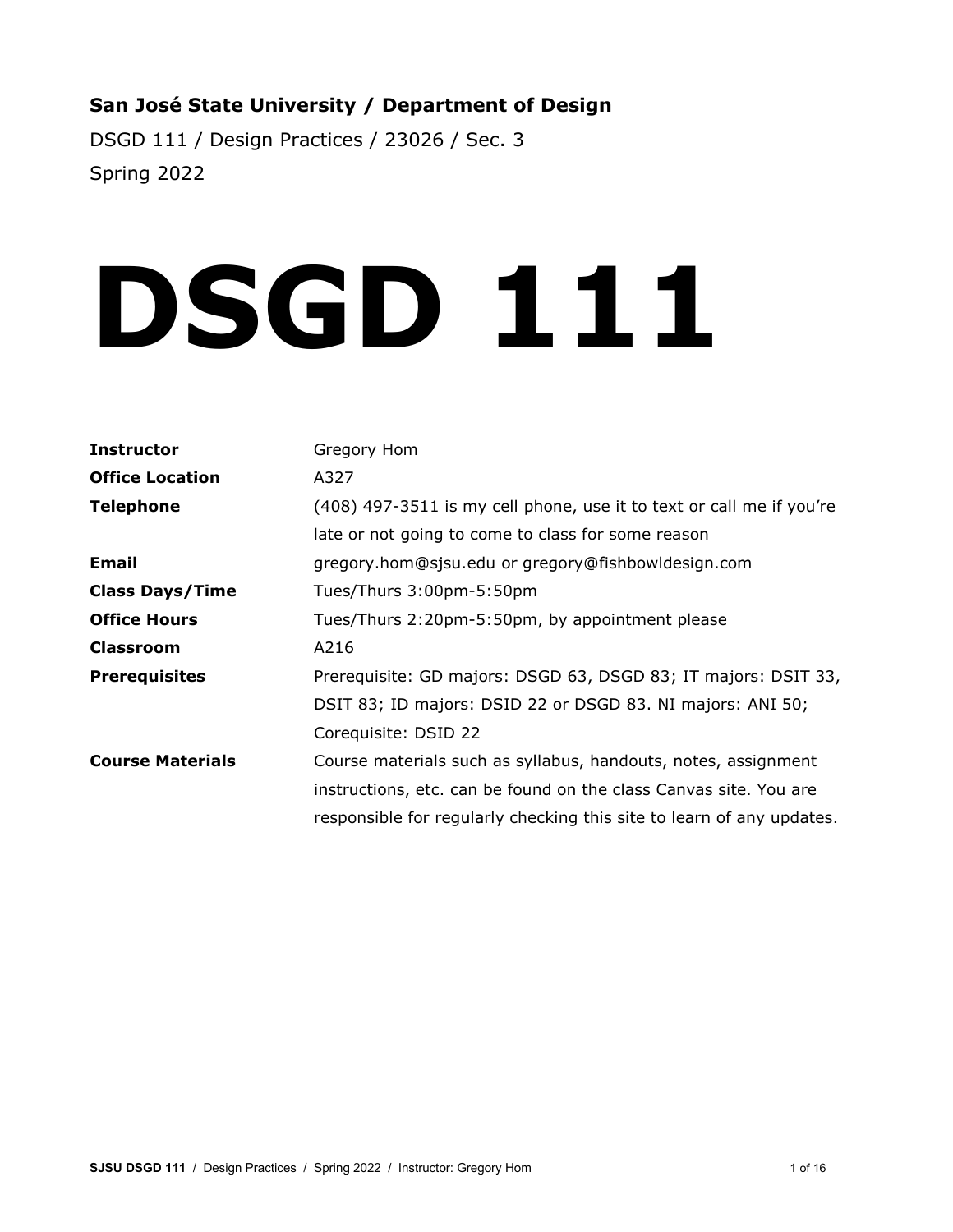# **Course Format**

# **Technology Intensive: In-Person, Hybrid and Online Courses**

This is a studio-intensive course where a series of exercise and projects address San José State Graphic Design program learning objectives.

Program learning objectives can be referenced on the department's website: *http://www.sjsu.edu/design/design\_programs/graphic\_design\_program/gd\_learning\_objectives/*

Modes of learning will include: making in the classroom (drawing, sketching, photographing, and designing on the computer); short lectures, demonstrations, and presentations; research; individual and group critiques, work-in-progress discussions; homework assignments, and reflective writing. During critique, you will be encouraged—and expected—to develop evaluative positions on work presented in class, and to articulate those positions in group discussions.

# **Service Learning (SL) Courses or Credit Bearing Internships**

If this course is a service learning course or internship, students must complete a CSU-SJSU Learning Plan and Participation Guide; participate only with an SJSU approved partner organization; and enter all required SL or Internship information in the SJS4-Spartans 4 Service database. More details are available at the links below.

- \_ Definition of service learning http://www.sjsu.edu/ugs/faculty/curriculum/guide/Courses/servicelearning
- \_ University Policy S02-3 on service learning http://www.sjsu.edu/senate/docs/S02-3.pdf
- \_ *University Policy S16-14* on Internships, Service Learning, and Off-Campus Learning Experiences:

<http://www.sjsu.edu/senate/docs/S16-14.pdf>

# **Faculty Web Page and MYSJSU Messaging**

Copies of the course materials such as the syllabus, major assignments, project handouts, etc. may be found on the faculty web page at [https://sites.google.com/a/sjsu.edu/ghom111.](https://sites.google.com/a/sjsu.edu/ghom111) The messaging system through MySJSU will not be used in this class. Email contact is preferred instead of messaging.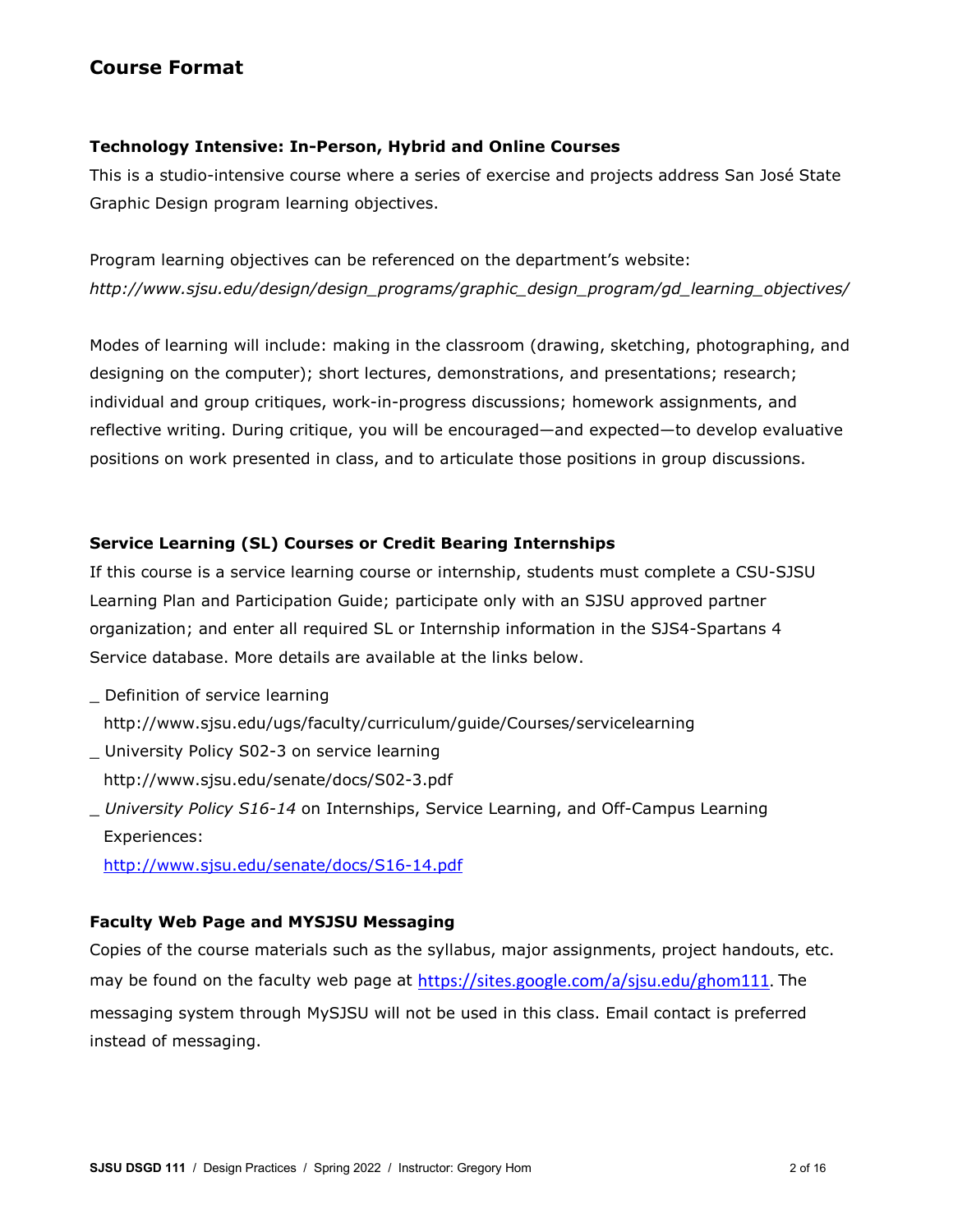## **Course Description**

This course defines and investigates design practices, processes, materials, and vocation and their effects on society, environment, business, and intellectual property. Lectures, discussions, and group and individual exercises and projects explore applications of design thinking for positive local to global outcomes. Class assignments will include finding designed artifacts, doing research, reading from handouts, and making presentations.

## **Course Learning Outcomes** (CLO)

Upon successful completion of this course, you will, through experimentation, careful analysis, and evaluation, establish a basis for visual problem solving utilizing the following interrelated theories.

Through presentations, active investigation, and careful evaluation, students will establish a broad understanding of the following ethical and practical aspects of the field of design.

*Upon successful completion of this course, students will be able to:*

- CLO 1: Assess the impact of specific design practices on societal and community issues;
- CLO 2: assess the impact of specific design practices on environmental issues;
- CLO 3: navigate the rights and responsibilities of designers as employees, contractors, and entrepreneurs;
- CLO 4: understand the relationship of intellectual property to individuals and to the design field;
- CLO 5: recognize issues of accessibility in aspects of design projects;
- CLO 6: employ comprehensive sets of criteria toward achieving sustainability in design projects.

## **Required Texts / Readings**

No book purchase is required for this class. Required readings and /or viewings will be provided to you as links or PDFs. I heartily recommend the books listed below, if you are interested and your budget allows. I suspect that some of you might be interested in purchasing books throughout the semester, and I would be happy to make further recommendations tailored to your interests.

- *\_ The Politics of Design: A (Not So) Global Manual for Visual Communication*, Ruben Pater
- *\_ Do Good Design: How Designers Can Change the World*, David B. Berman
- \_ *Designing for Social Change: Strategies for Community-Based Graphic Design*, Andrew Shea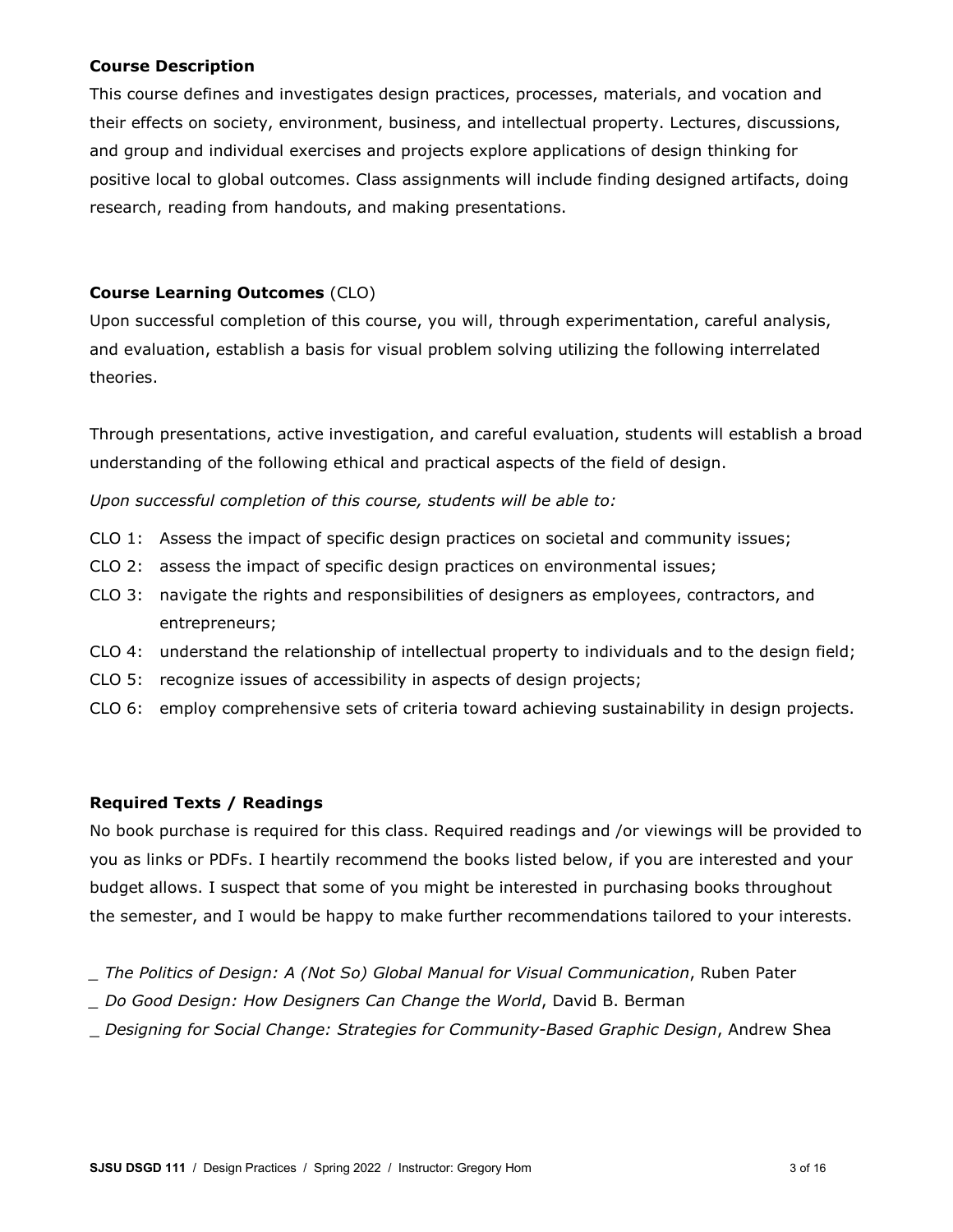# **Technology Requirements / Equipment / Materials**

This class requires you to use a variety of design and production tools. Please review carefully as you likely already possess a kit of supplies that will cover your needs for this class or at least have access to some. Please make sure you have—with you at all times—a notebook, a pen, a pencil and eraser.

- Laptop computer with Adobe Creative Cloud (Photoshop, Illustrator, and InDesign installed)
- \_ Adobe Typekit "Portfolio Collection" (included with Creative Cloud subscription). Use this link to SJSU eCampus web site for information about subscribing: http//www.sjsu.edu/ecampus/teaching- tools/adobe/index.html
- Reliable data backup (See 'Note About Backups' on p.9)
- \_ WiFi access. Use this link to SJSU IT: http://its.sjsu.edu/services/sjsuone /
- \_ Flash drive or external hard drive (SSD is preferred). Use this link to the Wirecutter article T*he Best Portable Hard Drive for 2019*:

https://thewirecutter.com/reviews/best- portable- hard- drive/

- \_ Reliable access to a high-quality digital camera or you may use your phone is the camera is of quality
- \_ Reliable access to a scanner
- \_ Reliable access to laser or inkjet printers
- \_ Self-healing cutting mat (at least 9 x12 inches)
- \_ Pencil Sharpener
- \_ Tracing paper (12-inch roll)
- \_ Black Sharpies
- \_ Fine line Micron pens or equivalent
- \_ Clear Push-pins
- \_ X-Acto No. 1 Precision knife (or equivalent)
- \_ Extra blades (No. 11)
- \_ Liquid adhesive (no spraying is ever allowed indoors)

## **Expenses**

The cost for semester supplies and materials will vary according to the individual: whether you choose to buy books, whether you purchase used books, what you already have, how quickly you run through paper/ink, how resourceful you are, etc. Please budget \$200 to account for the material and supplies (listed above) plus printing expenses.

## **Course Printing Allowance**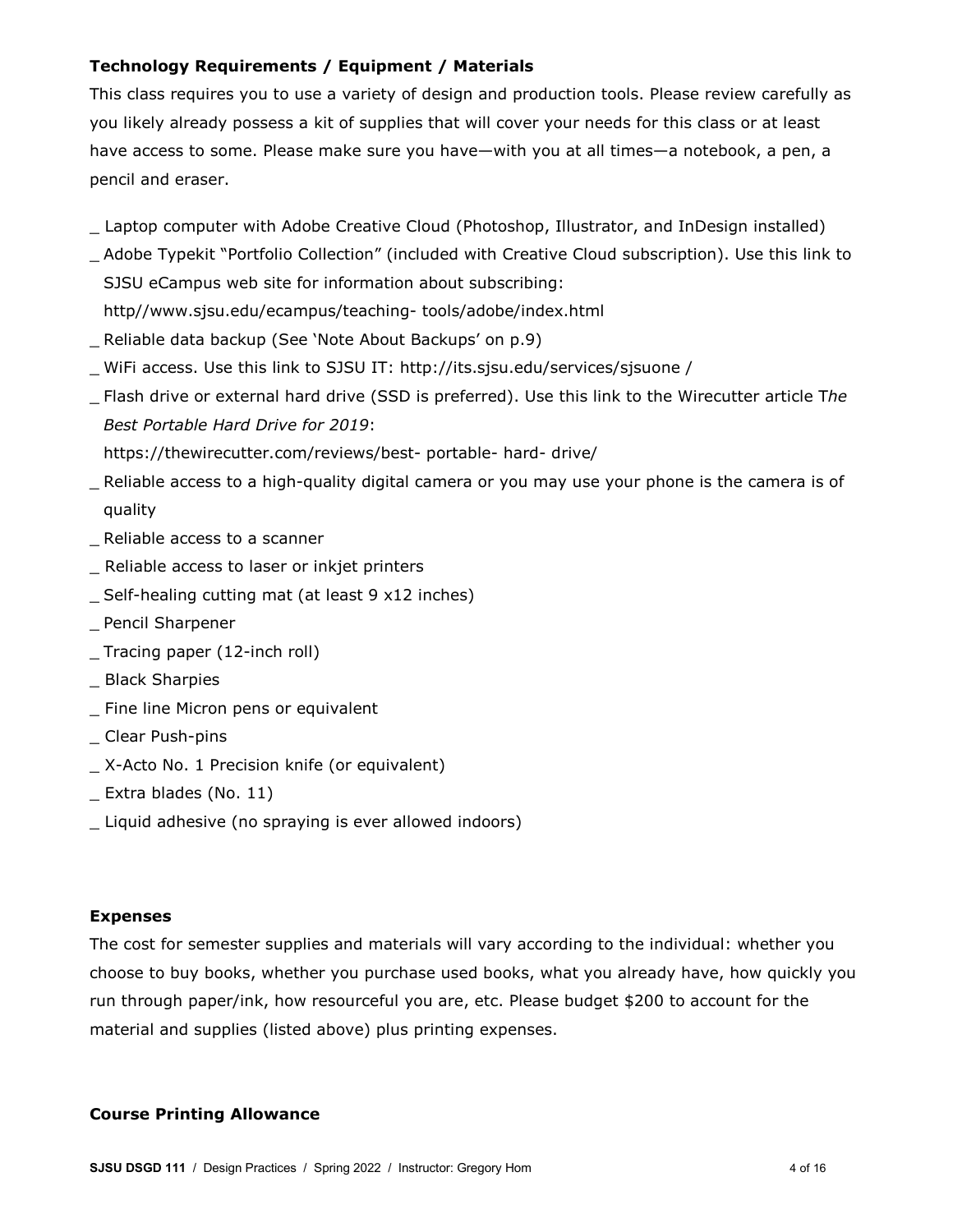Students may access the graphic design program's printing facilities during the class session's open lab hours. All students must respect the print lab policies, including the procedures for wireless printing. Your lab fee covers software licensing and your printing allowance and is only applicable to course-related materials, and includes black and white (8.5x11" or 11x17") and color (8.5x11" or 11x17") prints. Students are responsible for larger prints or where timing of presentations do not allow for printing in class.

#### **Library Liaison**

The San Jose State University Library supports student access to information with in-person reference at the King Library Reference Desk and specialized support for Design online at http://libguides.sjsu.edu/graphicdesign or by appointment with the Librarian.

#### **Course Requirements and Assignments**

Participation in discussion and critique is vital to the success of the class. Assignments will include researching designed artifacts, reading from textbooks, developing/creating design work, testing knowledge of elements of typography, layout, color, and giving presentations.

Success in this course is based on the expectation that students will spend, for each unit of credit, a minimum of 45 hours over the length of the course (normally three hours per unit per week) for instruction, preparation/studying, or course related activities, including but not limited to internships, labs, and clinical practica. Other course structures will have equivalent workload expectations as described in the syllabus.

At least three (3) projects and a variety of exercises will be assigned in this course which will include group research aspects, creative concept ideation, refinement, and reporting of results addressing CLO 1–6. Projects will be turned in in paper and/or PDF form.

# **Project Overview**

## **Studio Expectations**

This course is an essential culmination of your design curriculum at SJSU, and in order for each student to have a meaningful experience in this class, it is critical that we establish and maintain an atmosphere of mutual respect. This is everyone's responsibility, students and instructor alike. Success in this course is based on the expectation that students will spend, for each unit of credit,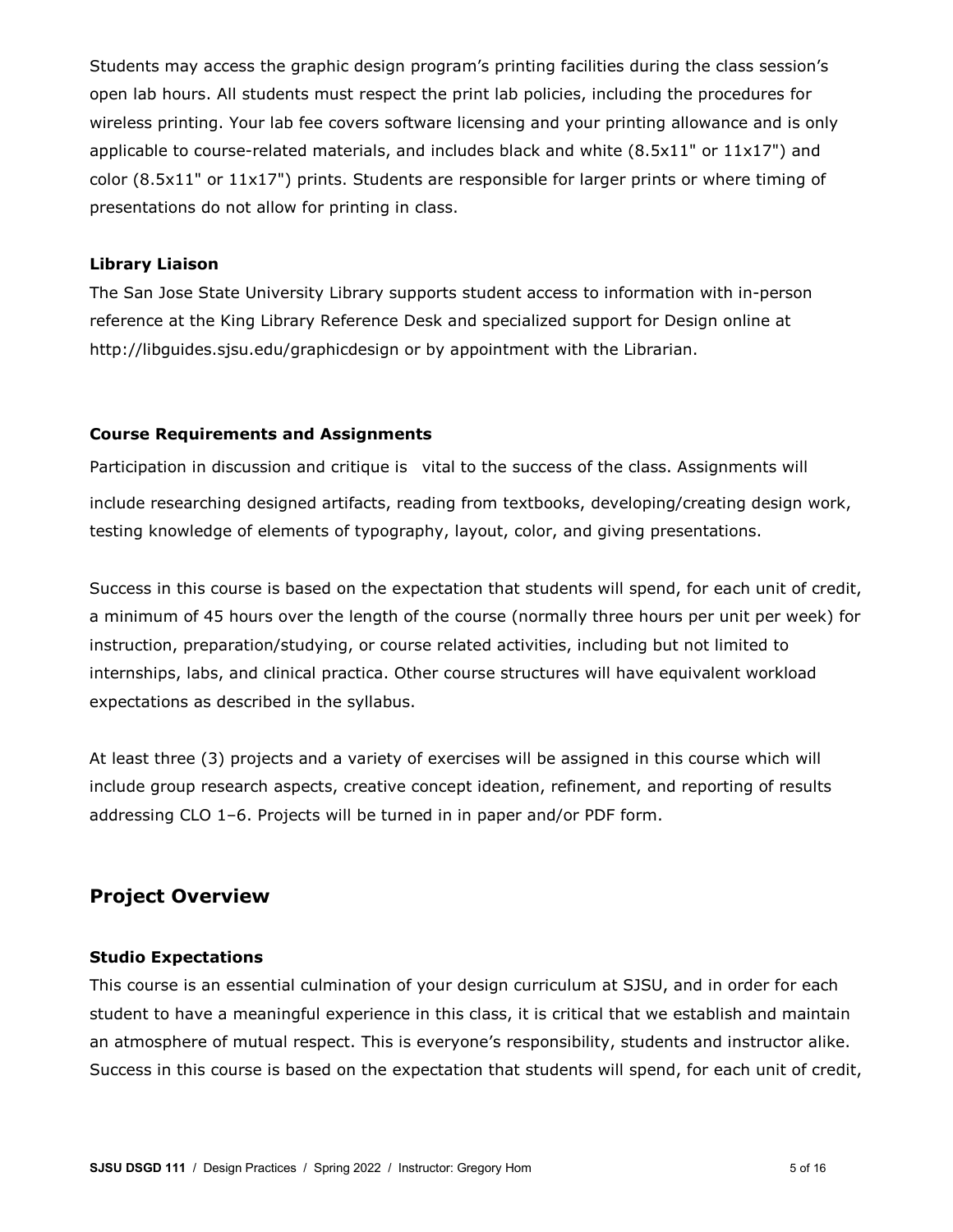a minimum of 45 hours over the length of the course (normally three hours per unit per week) for instruction, preparation/studying, or course related activities.

We aspire to create a learning environment in which people of all identities are encouraged to contribute their perspectives. It is our intent that students from all backgrounds be well-served by this course, and that the experiences and perspectives each of you brings to this studio be viewed as a resource, strength and benefit. We request that each of you honor fellow students' requested names and pronouns, and practice using gender-inclusive/non-sexist language. Doing so helps to foster an inclusive and welcoming environment, enriches discussion, and reflects best professional practices.

Please let me know if you think of ways to improve the effectiveness of the course for you personally or for other students or student groups. Your suggestions are both encouraged and appreciated.

As a member of this class, we expect each of you to do everything you can to contribute to a supportive, productive, and collaborative learning environment:

- \_ Take every step necessary to minimize distractions during class. (Phones kept on silent and put away so as not to distract you or your classmates.) In class, laptops are to be used for courserelated purposes only.
- \_ Come to class prepared with the necessary tools, materials, working digital files, and /or research and reference materials. Please remember your chargers, and back up often.
- \_ Arrive on time and to remain until the class is over or excused. If you must leave before the end of class, please inform me before class and try your best not to disturb other students when you leave.
- If you are late to class, and a critique is already in progress, you may not add your work to the wall. You are, however, still expected to contribute to the critique through thoughtful feedback. It is your responsibility to learn about announcements that you miss due to a late arrival, early departure, or absence. Please do not interrupt class to ask about these.
- \_ If you are absent, find out what you missed from a classmate, and come to the next class prepared, as if you did not miss a class. If you have specific questions that cannot be answered by your classmates, you may email me. Please do not email me asking, simply, "What did I miss?"
- \_ Be respectful during lectures and when other students are presenting. Keep your attention on the presenter, take notes, and ask for clarification when it's needed.
- Do not use spray-mount adhesive in the classroom, or in the building.
- \_ Do not use tabletops as a cutting surface.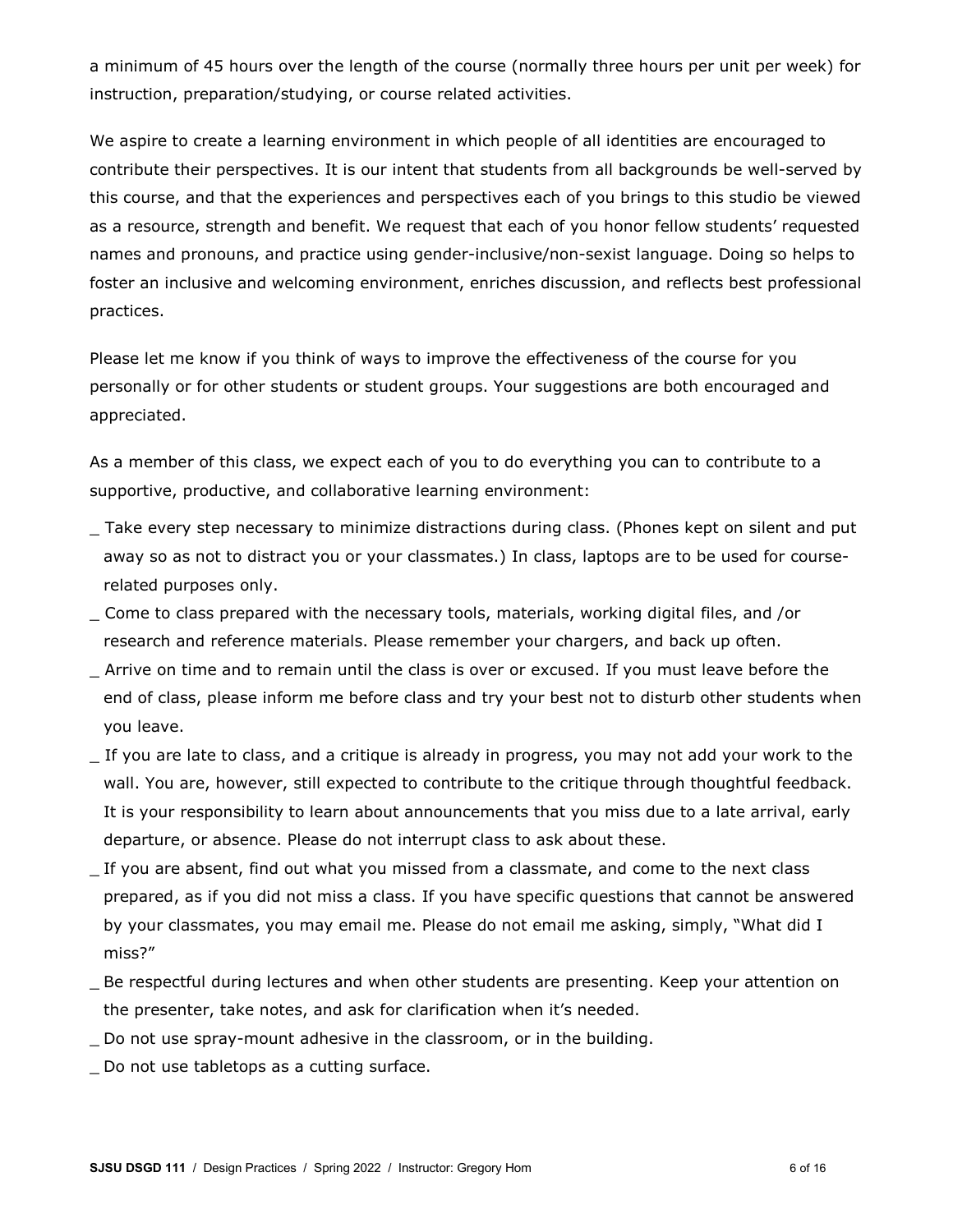- \_ Do not wear head phones during class. At times will play music softly during class working sessions, and will happily take requests. It is important that you can hear any comments, discussions, or announcements.
- \_ Tidy your workspace at the end of the day. Trash and recycling should be disposed of, cutting mats and extension cord s returned to their place, table surfaces wiped clean, and chair tucked under the table.

# **Grading**

The project and course performance will be evaluated according to the following components. Each project will be graded upon completion and assigned a letter grade according to the University policy—A through F. An incomplete will be granted to students with documented extenuating circumstances e.g. debilitating illness, family emergency etc.

# **Final Examination or Evaluation**

In lieu of a final exam, your project archive will be due during our class' designated final exam time.

# **Grading Basis**

# **Iteration/Experimentation** CLO 9

Exhibiting distinct approaches, perspectives, and/or uses of material in preliminary iterations. Testing a surprising variety of approaches during the initial stages of exercises and projects.

# **Concept Development / Critical Thinking** CLO 4, 5, 10

Responding creatively to, and meeting, the constraints of the project. Discovering and leveraging creative opportunities arising from form, content, methods, and tools. Demonstrating the integration of research, analysis, iteration/drafting/sketching, and practice making.

# **Formgiving** CLO 1, 2, 3

Synthesizing design elements, principles, and attributes into effective and evocative messages. Demonstrating the quality necessary for effective visual communication.

# **Craft/Presentation** CLO 5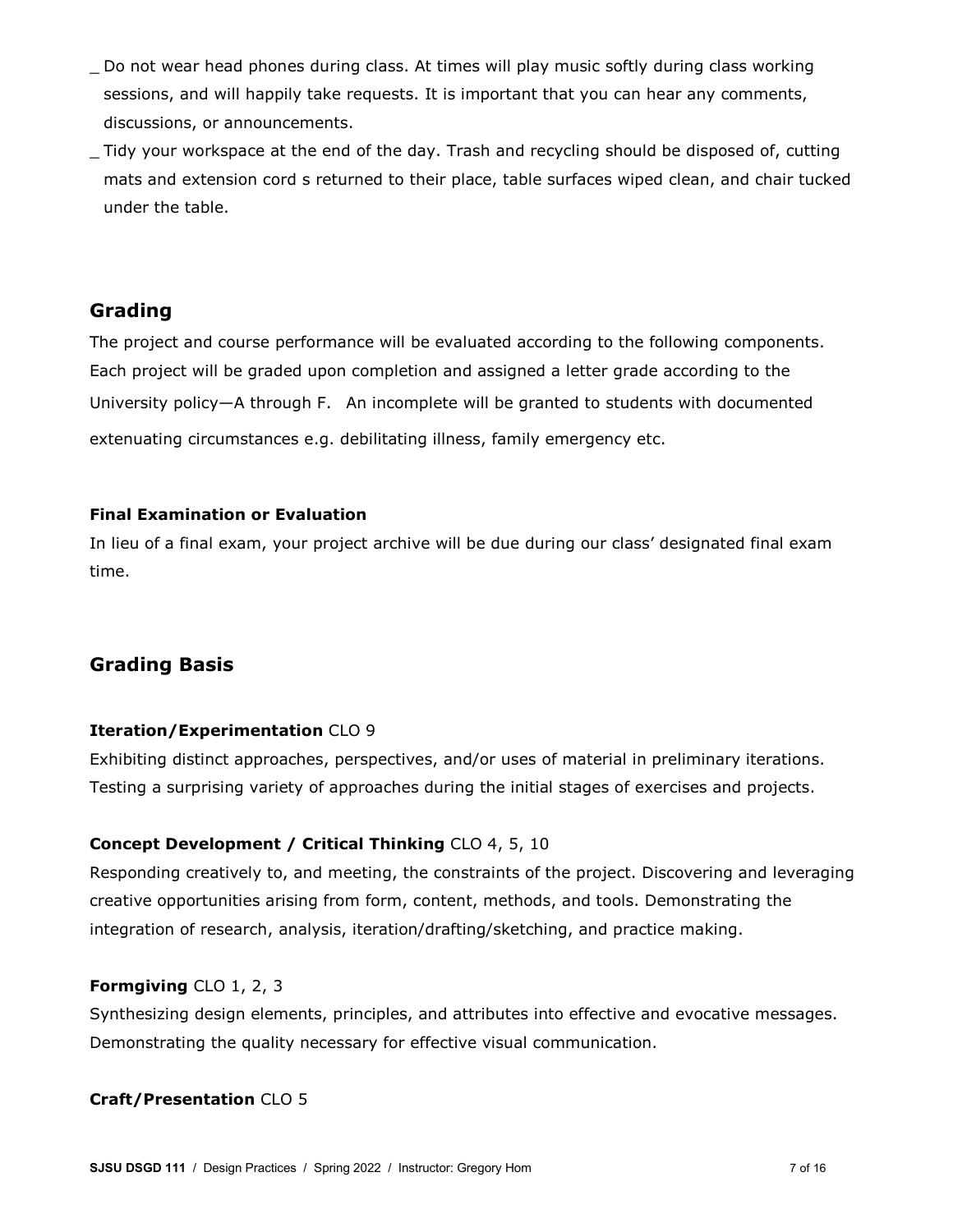Exhibiting skill, sensitivity, dexterity, and attention to detail in design outcomes and their presentation.

# **Participation/ Preparation** CLO 10

Engaging in class activities and critiques. Showing initiative and commitment. Progressing steadily between classes, and arriving to class prepared to participate.

# **Typographic and Visual Literacy** CLO 4, 5, 6, 7, 8

Understanding and manipulating the meaning of visual communication, through the use of images, design elements, typographic elements, and visual hierarchies. Using design and typographic terminology to speak effectively about graphic design.

# **Project Grade Weighting**

The semester grade will be weighted according to the following percentages:

| Project 1: Content Map                      |    |
|---------------------------------------------|----|
| Project 2: Social Media Campaign            |    |
| Project 3: Animated Graphic                 |    |
| Project 4: Brochure                         |    |
| Project 5: Dimensional Outdoor Installation |    |
| <b>Project Archive</b>                      |    |
| Participation                               | 5% |

# **Grading Scale**

All projects and specific exercises will be graded; therefore you should do your best on them or your course grade will be adversely affected. It is very important to complete all projects because: 1) Each develops a skill necessary for successful completion of projects. 2) Missing a portion of these projects can lower your course grade substantially.

**A-, A, A+ = Excellence** (3.7–4.0) You consistently deliver creative and high-quality work and demonstrate the ability to explore a wide range of alternatives. This is evident in thoughtful, informed decisions that lead to a coherent, compelling final outcome. You thoughtfully integrate feedback. You communicate ideas clearly and completely, both visually and verbally. You support your design decisions with well-crafted and informed arguments. You complete all assignments and turn them in on time. You use precise language to talk about design principles, design elements, and typography. You maintain a positive attitude and show a strong interest and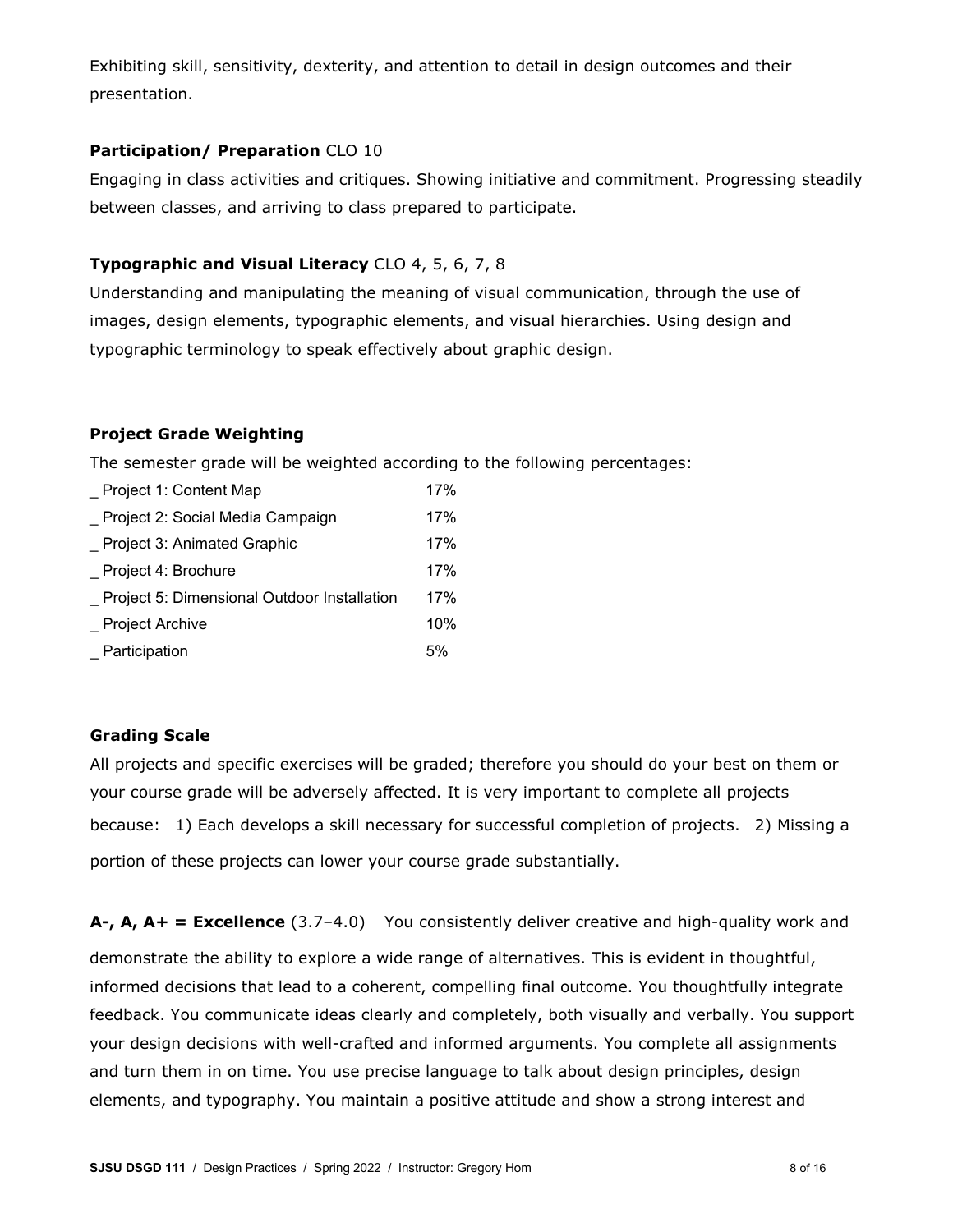commitment toward the studio environment, and to your own development. You generously offer thoughtful feed back to your classmates. You participate in all regularly scheduled classes. You meet and exceed the requirements of the course.

**B-, B, B+ = Very good work** (2.7–3.6) Your work is complete and shows no craft or technical problems. You demonstrate the ability to communicate a rationale for design decisions and show improvements in your development as a designer. You integrate feed back. You maintain a positive attitude and involvement in all coursework and class activities.

**C-, C, C+ = Adequate, average work** (1.7-2.6) You meet the minimum work required at an average quality level, and you provide basic explanations for your d e sign decisions. You demonstrate a basic understanding of the principles p resented in class and may have some craft and technical problem areas. You demonstrate average participation in all regularly scheduled classes.

**D-, D, D+ = Poor work and lack of effort** (0.7-1.6) You meet the minimum work required at below average quality and demonstrate little understanding of the principles.

**F** = Failure to meet the course requirements (0.0-0.6) You lack an understanding of the basic principles discussed in class and are unable to convey creative, craft and technical ability as required. You are seldom involved in class discussions, repeatedly miss deadlines or critiques, and demonstrate little commitment to learning and to your own development. You are consistently late for class and have missed many.

## **Effect of Participation on Grading**

Participation is included as part of each assignment's grading rubric. Coming to class prepared, making progress between class meetings, and presenting your work on time (including both preliminary rough drafts and prototypes, as well as final outcomes) will be noted towards participation and preparation for each project. The progress you make during in-class working sessions will also be noted. "On time" means that work is ready to be shared as specified, prior to the start of any critique or presentation. If a student must miss class, work can be sent to me via email before class to be considered on time.

#### **Deadlines and Late Assignments**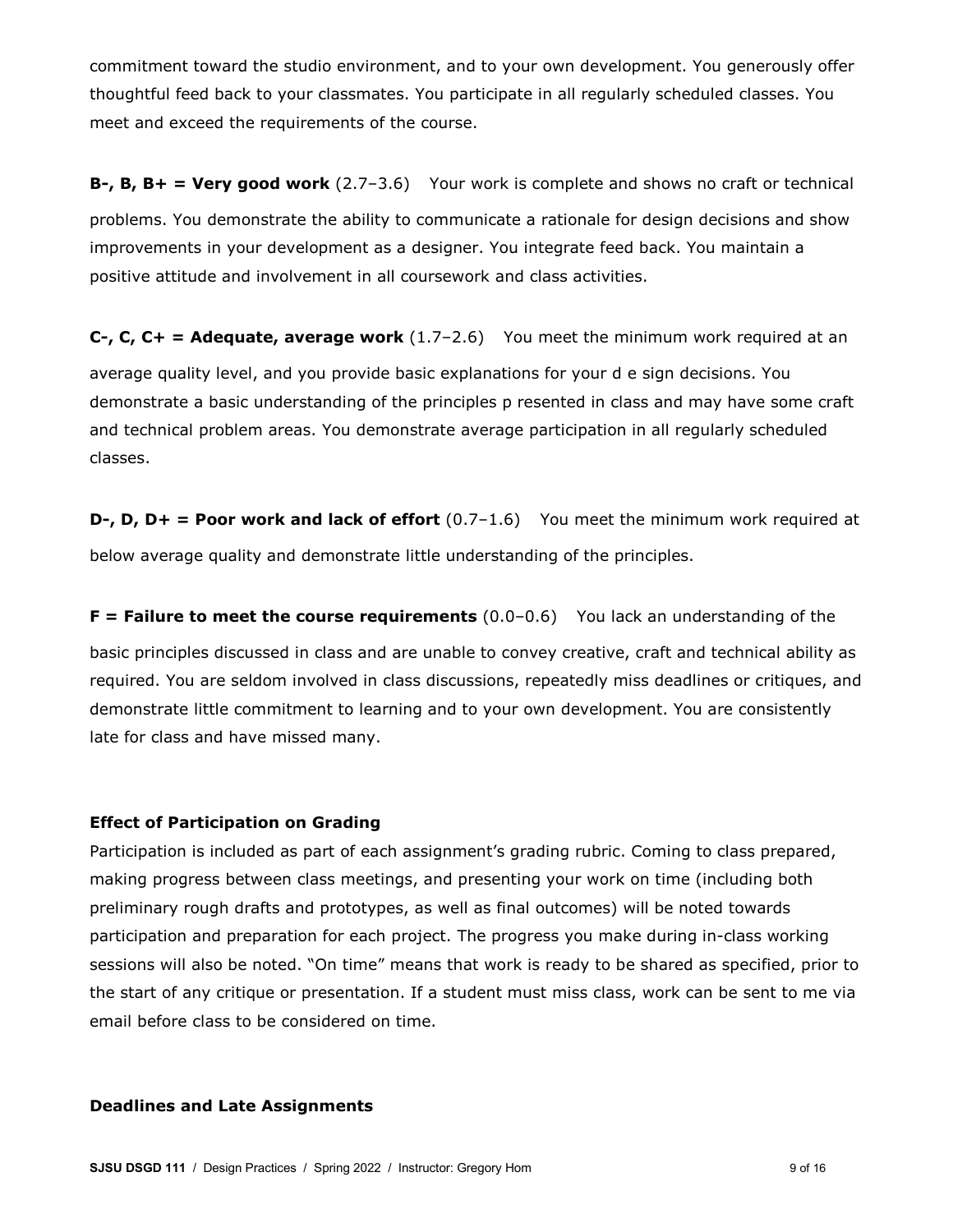During the regularly scheduled class day is when you will submit projects. No extensions will be given except in cases of documented emergencies, serious illness and only with prior arrangements. If such a circumstance should arise, please contact the instructor as early as possible and be ready to provide documentation. Assignments will lose a full letter grade for each day late. Graded assignments more than 3 days late will not be accepted. In such cases, a grade of zero credit will be entered.

#### **Extra Credit**

Out of general fairness to all students, there will be no opportunities for extra credit to append a project grade. Any other extra credit assignments will be determined at the instructor's discretion.

## **Revisions and Refinement**

We encourage you to revisit and rework projects as you develop your skills throughout the semester. Each student may select one project to re-submit before the end of the semester. Revised projects will be accepted until the last day of instruction. We will not change assignment grades for projects that were turned in late. Project revisions are strongly encouraged to all students, but particularly to BFA applicants, as they will help you develop a stronger portfolio.

#### **Classroom Protocol**

We are involved in a mutually beneficial communal learning experience, one that requires full attention and respectful behavior toward all members of the class. In order to maximize the learning experience, students are requested to observe the following etiquette guidelines:

\_ Students must take every step necessary to minimize distractions during class.

\_ Students are expected to arrive on time and to remain in class until the class is over, or excused. If you have a prior engagement that requires you leave before the end of class, please inform the instructor before class and take pains not to disturb other students when you leave. \_

All critiques begin 15 minutes after official class start time; no work is to be added to the wall after a critique begins. It is your responsibility to inform yourself of any announcements or requirements that you miss due to late arrivals. Please do not interrupt class to ask about these. Remain after class if you have questions.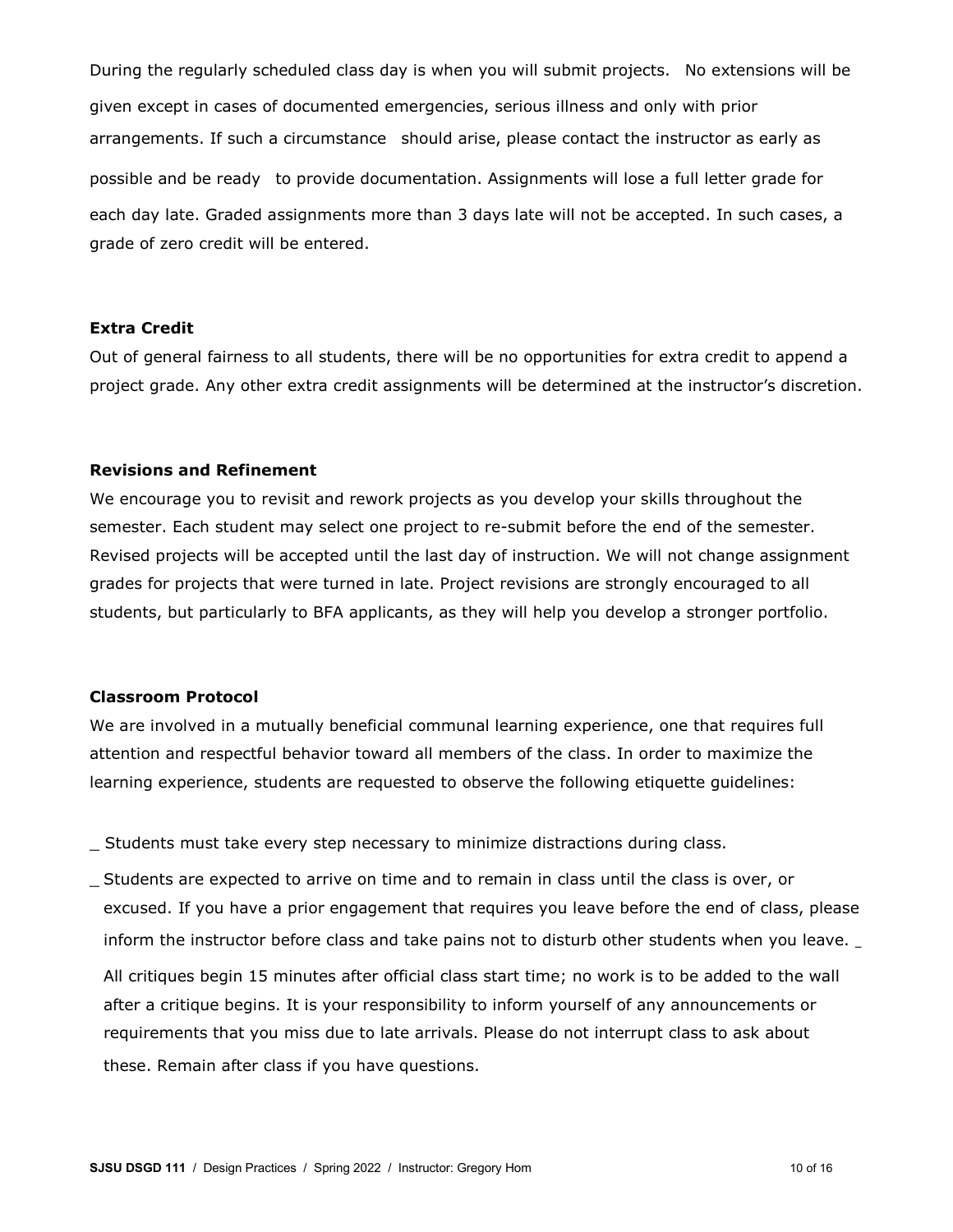- \_ Electronic devices not directly pertaining to your participation in this class must be turned off and put away before class starts. This means you may not place or receive calls, messages, play games, check e-mails, surf the web, pop into Facebook, Twitter, etc.
- Laptops are to be used for course related purposes only.
- \_ Please do not eat during class.
- \_ Socializing during lectures or when other students are presenting material for the benefit of the class is counterproductive and inconsiderate.
- \_ No spray-mount adhesive spraying in the class.
- \_ Do not use tabletops as a cutting surface.
- \_ Clean your work area when leaving the classroom. It is expected that there will be 1.5 to 2 hours of homework for each hour of class (including exercises and project work).

## **Attendance**

Attendance in this class is obligatory. Students will be counted as late if they appear in class more than fifteen minutes late. Early departure without prior permission will be regarded to the same to late arrivals. Two such late arrivals / early departures will count as one unexcused absence.

However, if students will be absent for any reasons (e.g. medical issue, family emergency, etc.) they must inform me with a reasonable explanation by e-mail at least two days before the class meeting. It is expected that students obtain any materials or assignments missed due to absence.

## **Dropping and Adding**

Students are responsible for understanding the policies and procedures about add/drop, grade forgiveness, etc. Refer to the current semester's Catalog Policies section at http://info.sjsu.edu/static/catalog/policies.html. Add/drop deadlines can be found on the current academic calendar web page located at http://www.sjsu.edu/academics/. The Late Drop Policy is available at: http://www.sjsu.edu/aars/policies/. Students should be aware of the current deadlines and penalties for dropping classes. Information about the latest changes and news is available at the Advising Hub at http://www.sjsu.edu/advising/.

## **University Policies**

Per University Policy S16-9, university-wide policy information relevant to all courses, such as academic integrity, accommodations, etc. will be available on Office of Graduate and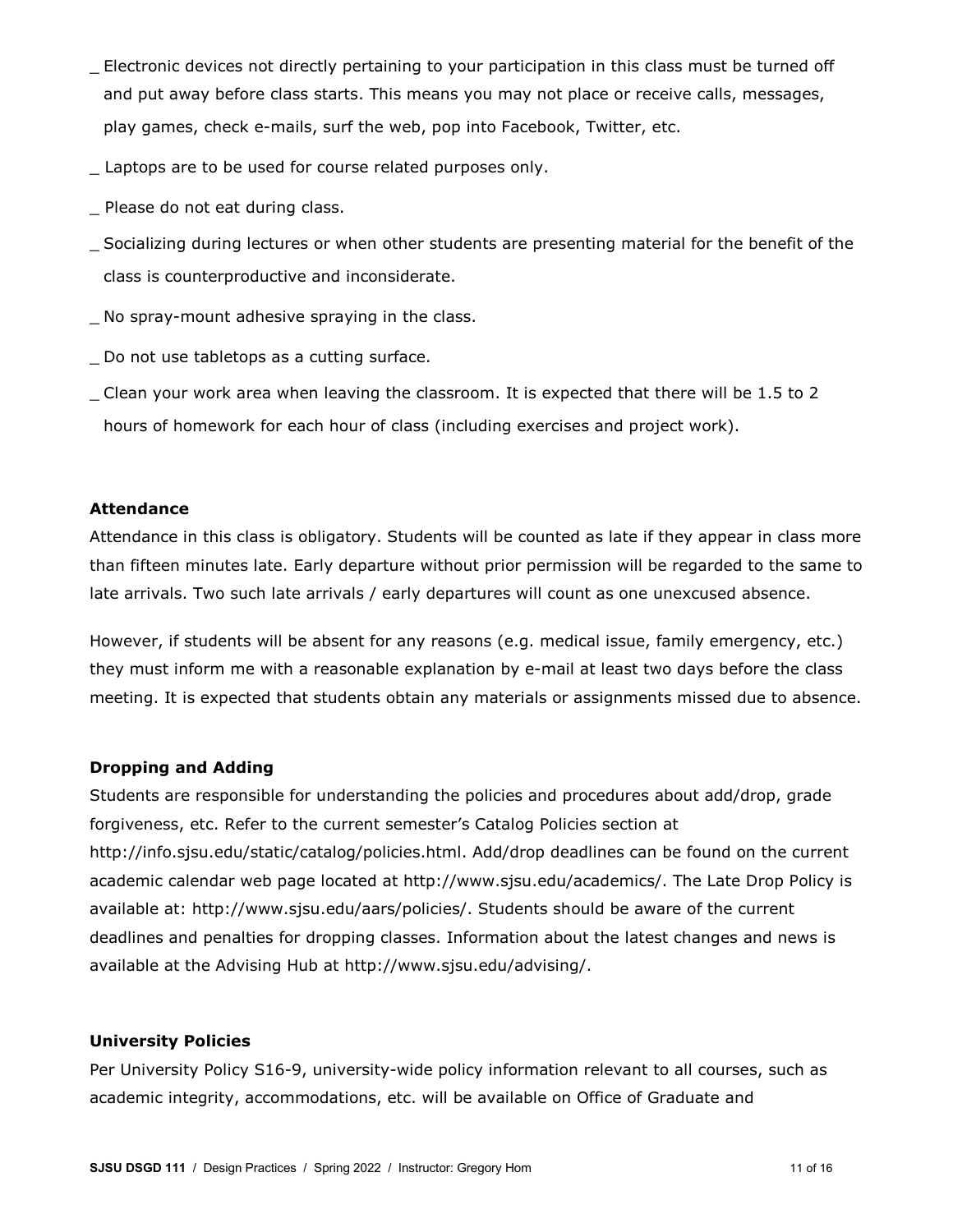Undergraduate Programs' Syllabus Information web page at www.sjsu.edu/gup/syllabusinfo/

## **Academic Integrity**

Your commitment as a student to learning is evidenced by your enrollment at San Jose State University. The University's Academic Integrity policy, located at www.sjsu.edu/senate/S07- 2.htm, requires you to be honest in all your academic course work. Faculty members are required to report all infractions to the office of Student Conduct and Ethical Development. The Student Conduct and Ethical Development website is available at

www.sa.sjsu.edu/judicial\_affairs/index.html. Instances of academic dishonesty will not be tolerated. Cheating on exams or plagiarism (presenting the work of another as your own, or the use of another person's ideas without giving proper credit) will result in a failing grade and sanctions by the University. For this class, all assignments and or projects are to be completed by the individual student unless otherwise specified. If you would like to include your assignment or any material you have submitted, or plan to submit for another class, please note that SJSU's Academic Policy S07-2 requires approval of instructors.

# **Additional Information**

## **A Note about Plagiarism and Appropriation in Art and Design**

School is an appropriate place to take things apart and put them back together to figure out how it works, so to speak. That said, if your work is too close to your reference, and if you present it as your own without citing the source, it could be considered plagiarism. How you integrate what you see, what you like, and what inspires you, makes the difference between inspiration, re- mix, appropriation, plagiarism, copying and stealing.

When you see something you're inspired by, a good practice is to try to understand why it looks the way it does. What constraints was the designer working with? What was the design responding to? What did it communicate, and to whom? The more we understand what leads other designers to make the decisions they do, the more their work can help us generate new ideas that suit the unique needs and constraints of our own project. It's unlikely that your project is exactly the same as someone else's, and even if it is, it's unlikely that you share the same values, interests, and skills as them.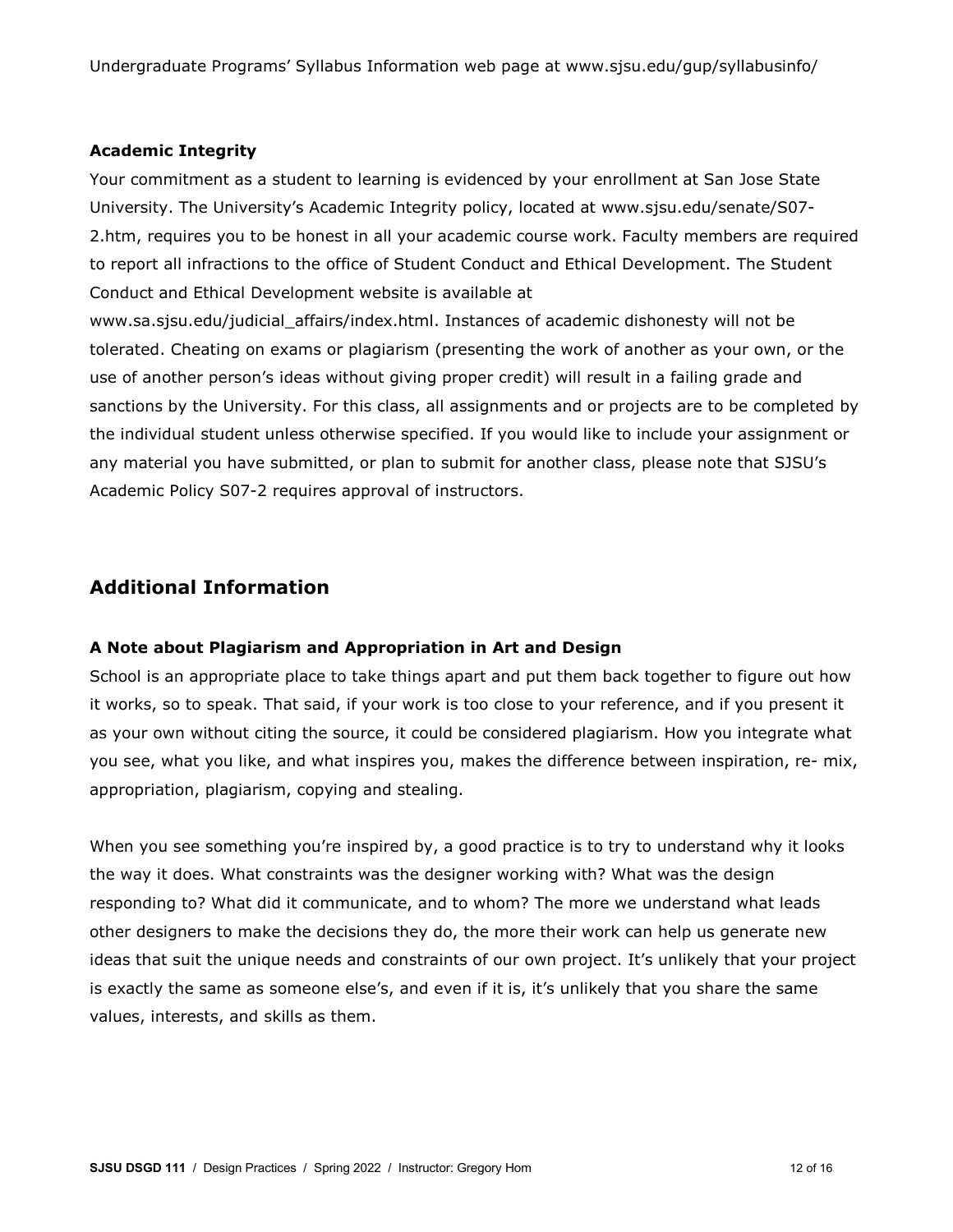Referencing another person's work might make sense if it aligns with your concept (parody, homage, etc.). If you're not sure, it's best to check with me to see how to properly cite the work you're inspired by, and how best you can make your work truly your own.

If you notice heavy appropriation, let's talk about it. If you're not comfortable addressing your classmate directly, please speak with me, or with another graphic design faculty member so that we can check in with that student.

## **A Note about Font Licensing**

Fonts are creative, intellectual property. They are the result of extensive study, research, experimentation, and endless refinement. For type designers, the creation of fonts is their livelihood. We will not accept projects that use pirated fonts in this class. Please license all fonts appropriately, and be prepared to show documentation for the fonts you choose to use.

# **A Note about Backups**

Back-ups are critical for your studies, your practice, your life: *BACK UP YOUR WORK, OFTEN*. You are strongly urged to set up and maintain a solid backup and archiving strategy for your work. Operate on the assumption that your hard drive will die or your laptop stolen, usually when you least expect it. You will not be excused for preventable loss of data. A solid backup setup means a so-called three-legged strategy:

- \_ On-site (e.g. external drive with Time Machine)
- \_ Off- site (e.g. cost effective cloud backup solutions like Backblaze or Carbonite)
- \_ Bootable clone (e.g. separate external drive with Carbon Copy Cloner)

## **A Note about Critiques**

Critique is among the most valuable experiences of your design education, but it's also one of the most challenging. Critiques are a collaboration among all who participate (students and instructor alike), and learning to give feedback is as essential as learning to accept feedback. There are no explicit rules to the critique process, but we would like to establish a few guidelines to help promote a productive critique culture in our classroom:

## *Providing Feedback*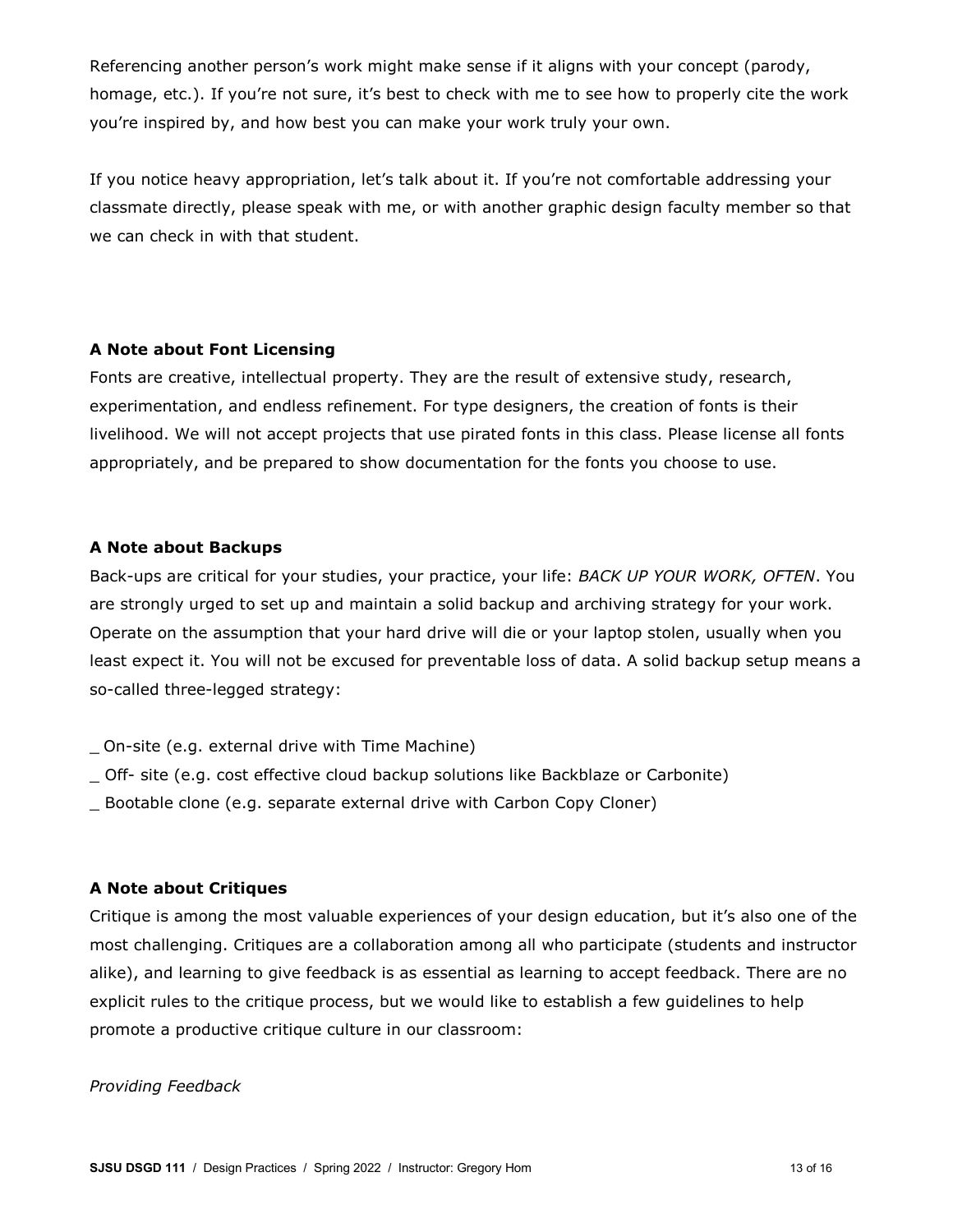**Be kind.** Aim to be kind instead of nice. A nice crit is telling someone their work is good to avoid hurting their feelings. A kind crit is telling someone honestly what needs to be addressed so that they can improve their work. Try your best to make sure that your feedback isn't derogatory, insulting, or dismissive.

**What do you see? How does the work make you feel?** If you're not sure what to say, a good way to start is to describe what you see. Telling the designer what you see can be useful, especially if it's not what they intended to show you. Telling them what you think they are trying to say will help them understand what the work actually communicates. Another good way to start is to tell the designer how the work makes you feel. Excited? Confused? Bored? Angry? Calm? Sad? Your instinctive, emotional response is valid feedback, and can help the designer make their work more meaningful.

**Avoid art direction.** Try to avoid giving corrective comments like "I would do it like this," or "try it this way." The problem with these comments is that they often lead the designer to do exactly what's said. Being given the "right" answer doesn't let a designer develop their own exploratory process. It tends to make people rely on crits to tell them exactly what to do next, instead of letting them figure it out in their own way.

#### *Receiving Feedback*

Ask questions. Think about what you would like to get out of the crit, and prepare a list of specific questions relating to that. Have those questions with you during critique. General questions like "What do you think?" are not very useful for moving your work forward. It's not personal. One of the hardest things about critiques is learning to accept critical feedback without taking it personally or getting defensive. It's not easy, and it takes practice. The feedback you're being given is not a personal attack, it's meant to help your work get better.

**Take notes.** Take notes during your critique, or better yet: ask a classmate to take notes for you. Consider recording the conversation with a voice memo app. (You must ask the group for permission before you record.) You will be getting a lot of feedback, and you will need to process all that information after the crit is over.

**Evaluate and integrate.** After the crit is over, decide what feedback you do and don't care about. Not all advice is good advice (including advice from your instructors), and while you don't